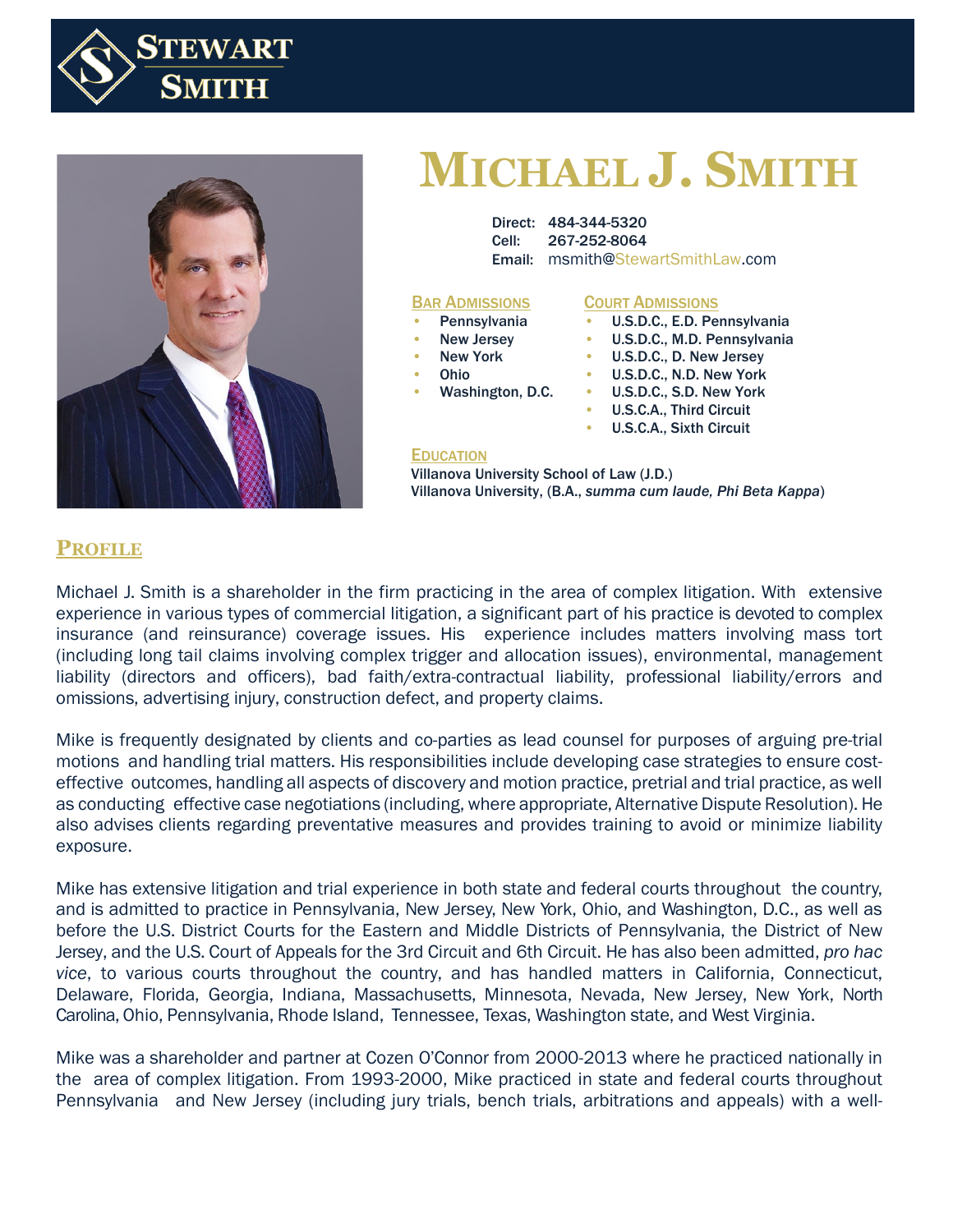respected boutique litigation firm headquartered in Philadelphia, handling tort, products liability, insurance coverage, commercial litigation, civil rights, labor and employment, and professional liability matters.

# **PRIMARY PRACTICE AREAS**

- Climate, Energy & Environmental
- Complex Litigation
- Construction Defect Coverage
- Extra-Contractual / Bad Faith
- First Party Coverage

### **AREAS OF FOCUS**

- Advertising Injury & Business Tort Coverage
- CGL Insurance Coverage
- Directors' & Officers' (D&O) Coverage
- Financial Services & Banking Coverage
- Long Tail Claims & Allocation
- Mass & Toxic Torts
- Management Liability, Directors & Officers, and Financial Institutions
- Professional Liability / Errors & Omissions
- Products Liability Coverage
- Professional Liability (E&O) Coverage
- Property Coverage
- Rescission & Fraud
- Umbrella & Excess Coverage

# **REPRESENTATIVE MATTERS**

(2019) – *New Jersey Transit Corporation v. Certain Underwriters at Lloyd's London, et al.*, Superior Court of New Jersey Appellate Division, Docket No. A-001027-17 (briefed and argued rescission Counterclaim in property claim arising from Superstorm Sandy)

(2019) *R.T. Vanderbilt Company, Inc. v. Hartford Accident Indemnity Co., et al.* S.C. 20003 (served as lead counsel for numerous insurers on appeal and oral argument regarding several issues of first impression before Connecticut Supreme Court)

(2017) – Secured full dismissal of contempt charges against client alleging violation of Final Restraining Order in connection with request for records under New Jersey's Open Records Act (OPRA) (*pro bono* court appointment).

(2016) ) *R.T. Vanderbilt Company, Inc. v. Hartford Accident Indemnity Co., et al.* A.C. 36749 (served as lead counsel for numerous insurers in all-day oral argument session before Connecticut Appellate Court)

*Everest National Ins. Co., et al. v. Illinois Union Ins. Co., et al.*, County of Kings, New York (2017) (obtained summary judgment for clients with respect to claims as to a duty to defend, compelling other insurers to defend clients as additional insureds under their respective policies, and to reimburse clients for past defense costs)

*First Horizon National Corp. v. Houston Cas. Co.*, Western District of Tennessee (2017) – (obtained summary judgment for client under a Blended Risk Insurance Program totaling \$75 million, with a finding that the insurers properly denied coverage because the underlying claim against the insured did not fall within the applicable policy period, and, even if it did, the insured failed to give proper notice of the Claim. The Court also concluded that the insured's bad faith claim failed, and dismissed all claims in the matter with prejudice)

*Everest Indemnity Ins. Co. v. Valley Forge Inc.*, No. 15-593, E.D. Pa.; 2015 U.S.Dist. LEXIS 140277 (summary judgment granted to insurer on duty to defend, duty to indemnify and bad faith claim in case brought by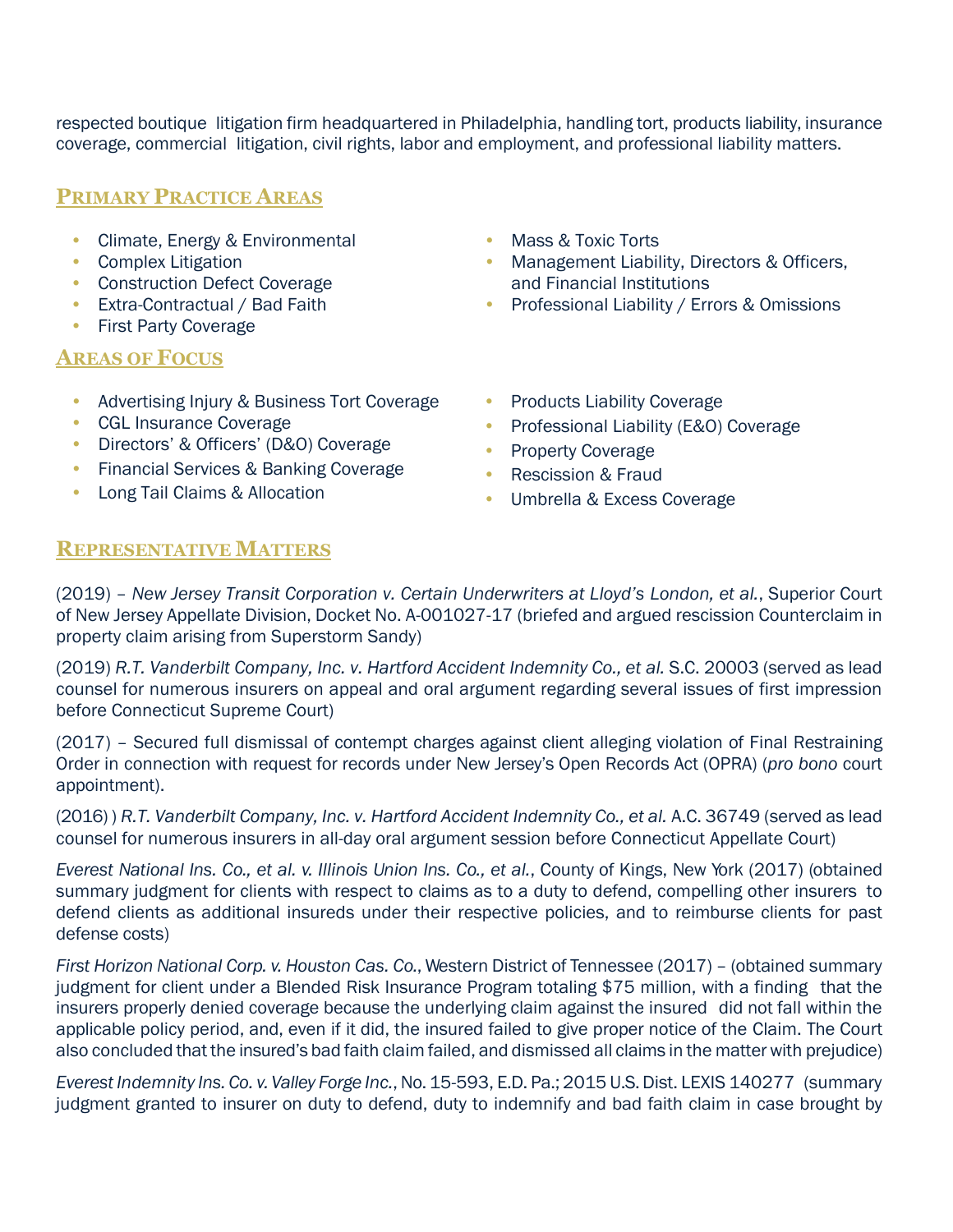Commonwealth of PA against insured alleging violation of Solid Waste Management Act, the Clean Streams Law and Pennsylvania common law)

*Anna Kormilitsyna, et al. v. Everest National Ins. Co.*, Supreme Court of New York, County of New York, Index No. 650769/2013 (partial summary judgment entered dismissing declaratory judgment count and breach of implied covenant of good faith and fair dealing)

*R.T. Vanderbilt Company, Inc. v. Hartford Accident & Indemnity Co., et al*., Superior Court, Judicial District of Waterbury Connecticut, Complex Litigation Dep't, No. X02-CV-07-5016321S (Phase I Trial) (served as lead counsel for 28 insurers in a 2-week insurance coverage declaratory judgment trial involving underlying asbestos, silica and talc-related claims)

*R.T. Vanderbilt Company, Inc. v. Hartford Accident & Indemnity Co., et al.,* Superior Court, Judicial District of Waterbury Connecticut, Complex Litigation Dep't, No. X02-CV-07-5016321S (Phase II Trial) (served as lead counsel for 28 insurers in a 5-week insurance coverage declaratory judgement trial involving underlying asbestos, silica, and talc-related claims)

*Green, et al. v. Everest National Ins. Co., et al.*, Court of Common Pleas, Philadelphia County, Pennsylvania, Docket No. 120403113 (preliminary objections in nature of demurrer granted in favor of insurer in direct action suit)

*Everest National Ins. Co. v. New Quality's Bar Que Hut, et al.* U.S.D.C. E.D. PA, Docket No. 2:2011- CV-02435 (motion for judgment on the pleadings granted in favor of insurer finding no coverage for claims alleging violation of Telephone Consumer Protection Act)

*Evraz Claymont Steel, Inc., et al. v. Harleysville MutualIns. Co., et al.*, Superior Court ofDelaware, NewCastle County, C.A. No. N10C-12-038 JRS (summary judgment entered in favor of insurer regarding additional insured endorsement)

*Everest National Ins. Co. v. J. Daniel Brett & Co., et al.,* U.S.D.C. E.D. PA Docket No. 08-CV-642 (motion for judgment on the pleadings granted in favor of insurer based on "dual entity"/professional services exclusion)

*R.T. Vanderbilt Company, Inc. v. Hartford Accident & Indemnity Co., et al.,* Supreme Court of Connecticut, S.C.20000 (March 28, 2019), served as lead insurer counsel arguing before Connecticut Supreme Court regarding issues of allocation, trigger and pollution exclusion

## **PROFESSIONAL MEMBERSHIPS & AFFILIATIONS**

- American College of Coverage Counsel
- American Bar Association
- Pennsylvania Bar Association
- New Jersey Bar Association
- Philadelphia Bar Association
- Defense Research Institute (DRI)
- Pennsylvania Defense Institute (PDI) Board Member/ Director, Eastern District
- Philadelphia Association of Defense Counsel (PADC)-served as President, Treasurer and **Secretary**
- Arbitrator, Court of Common Pleas, Philadelphia
- Montessori Children's House of Valley Forge (MCHVF) - served as Board Member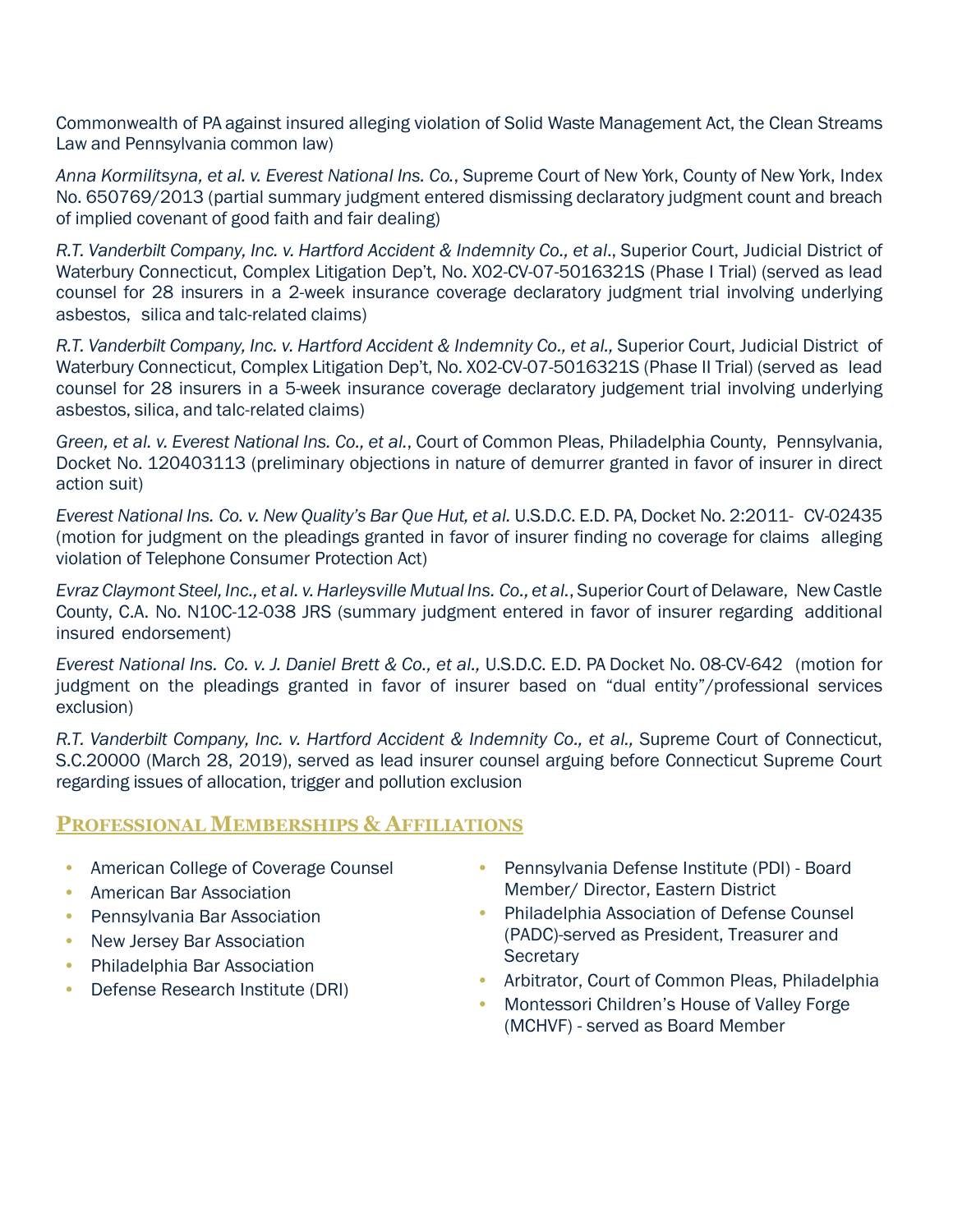# **NEWS, HONORS, & MORE …**

## **HONORS**

Mike has been elected as a fellow of the American College of Coverage Counsel, an organization comprised of more than 350 attorneys involved in insurance coverage and extracontractual matters and honorary members from academia representing the interests of both insurers and policyholders. The college is focused on the creative, ethical, and efficient adjudication of insurance coverage and extra-contractual disputes, peer-provided scholarship, professional coordination, and the improvement of the relationship between and among our diverse members.

Mike has been repeatedly voted a Pennsylvania "Super Lawyer" as well as Best Lawyer in the Insurance Law category by his bar association peers. This honor is the result of an independent balloting survey sent to lawyers across the state and, overall, only 5 percent of lawyers are named to the list.

#### **PUBLICATIONS & SPEAKING ENGAGEMENTS**

As a complement to his extensive litigation practice, Mike has published articles and given speeches on issues of significant importance to the insurance industry. His publications and presentations include:

Panelist, Perrin Conference Emerging Insurance Coverage and Allocation Issues, May 11, 2017

Moderator and Speaker, *Reservation of Rights and Denial of Coverage Letters: Key Issues and Practical Considerations*, Client Seminar given on November 20, 2015

Moderator, *Latest in Coverage and Bad Faith*, 16th Annual Pennsylvania Bar Institute (PBI) Insurance Institute, May 9, 2012

*Excess/Umbrella Insurance*, client seminar given on December 8, 2010

*Litigation Conduct and Bad Faith*, client webinar presentation given on October 26, 2010

*Litigation Conduct and Bad Faith*, 2010 Cozen O'Connor Bad Faith/Extra-Contractual Conference: Unique Perspectives and Successful Strategies, presentation given on June 10, 2010, Philadelphia

*Chinese Drywall: Background, Scope, and Insurance Coverage Implications*, presentation given on October 1, 2009, Richmond, Va.

*Chinese Drywall: Background, Scope, and Insurance Coverage Implications*, presentation given on September 17, 2009, New York

*Federal Magistrate Practice* (Co-presented with the Honorable David Strawbridge), Philadelphia Association of Defense Counsel (PADC) Annual Meeting, June 11, 2008

*Multiple Claimants and Insufficient Policy Limits: Slicing Up the Pizza Pie Without Getting Burned!* Mealey's Litigation Report: Insurance Bad Faith, May 6, 2008

*Bad Faith and Punitive Damages Arising from Third-Party Liability Claims* (Co-author), Property Loss Research Bureau and the Liability Insurance Research Bureau National Conference, 2005, San Antonio

*Where There's Smoke*, Best's Review, August 2005 - article regarding insurance coverage and welding rod claims

*Insurance Coverage Issues*, 1st and 2nd Annual ACI Advanced Forum on Welding Rod Litigation conferences, Nov. 15-16, 2004, New Orleans, and June 20-23, 2005, Chicago